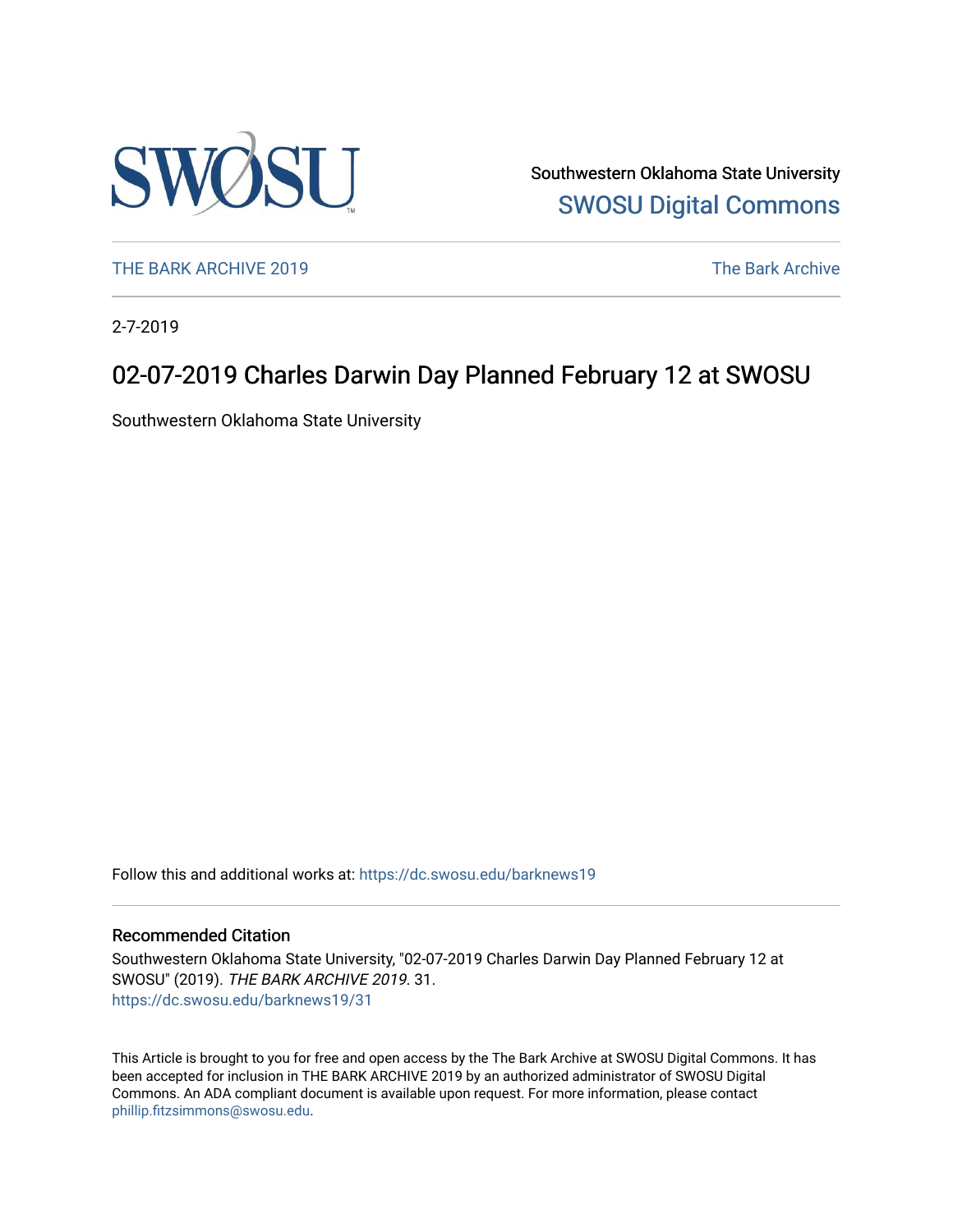



# **Charles Darwin Day Planned February 12 at SWOSU**

Southwestern Oklahoma State University's Department of Biological Sciences invites area residents to join faculty and students in celebrating the life and accomplishments of Charles Darwin.

There will be several fun activities for people of all ages that cover the concept of evolution and fun facts about Charles Darwin. Activities will be Tuesday, February 12, from 9 a.m. until 3 p.m. in the Memorial Student Center. Admission is free, and everyone is invited.

Dr. Rickey Cothran, assistant professor in the department, said this is the 3<sup>rd</sup> annual SWOSU Darwin Day. Scheduled activities include Darwin trivia, evolution workbook for children, natural selection role-playing game, imaginary critter phylogeny, adaptations of aquatic invertebrates and more.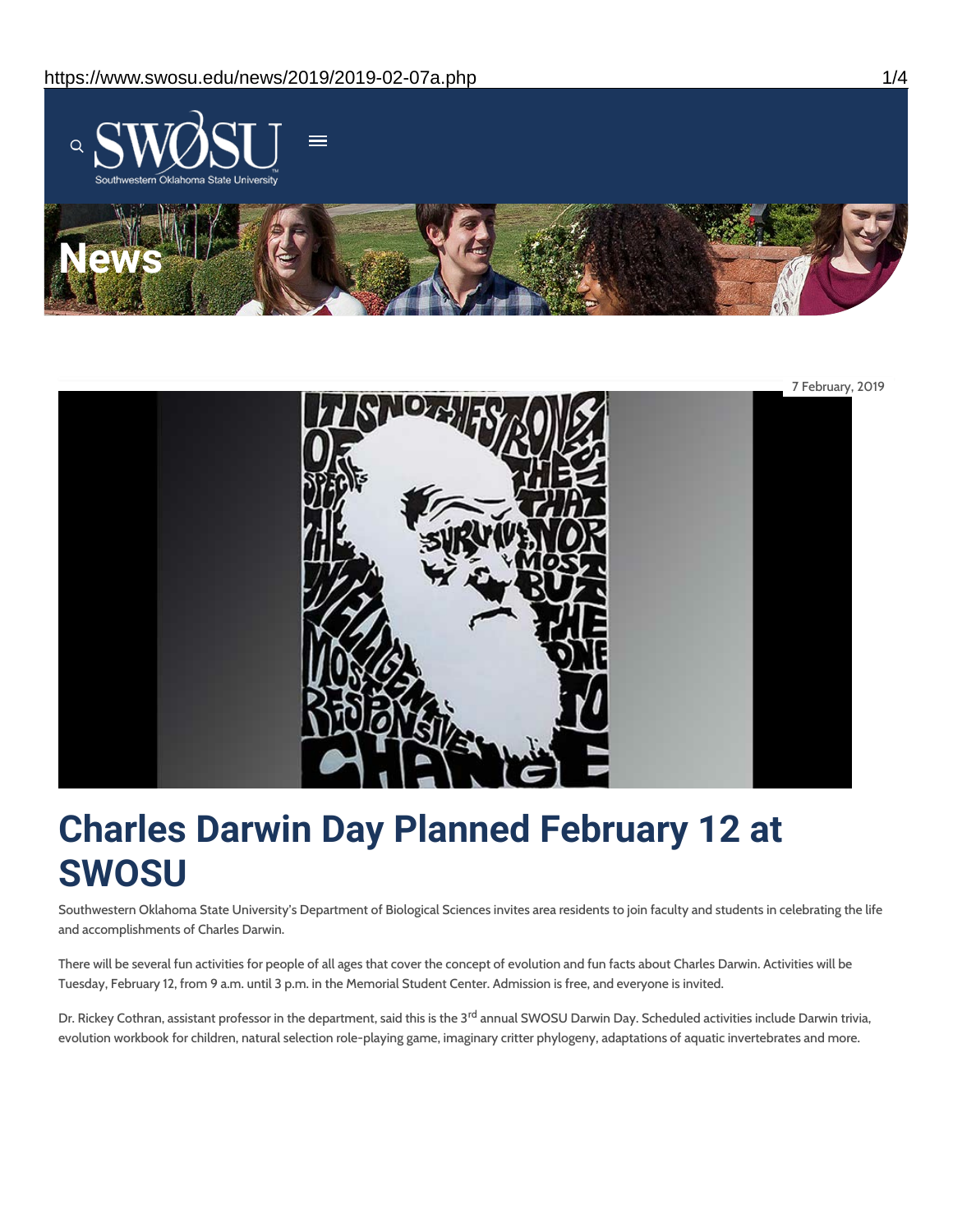| Academics                | D |
|--------------------------|---|
| Administration           | D |
| Alumni and Foundation    | D |
| Community                | D |
| Events                   | D |
| <b>Faculty and Staff</b> | D |
| Miscellaneous            | D |
| Sayre                    | D |
| <b>Students</b>          | D |
|                          |   |

# **Archive Links**  $2018$  $2019$ [2020](https://www.swosu.edu/news/2020/index.php)  $\bullet$ [Archive](https://dc.swosu.edu/bark/) **Archive Archive Archive Archive Archive** Archive Archive Archive Archive Archive Archive Archive Archive



### Weatherford Campus

100 Campus Drive Weatherford, OK 73096

### Sayre Campus

409 E Mississippi Ave Sayre, OK 73662

Connect to Us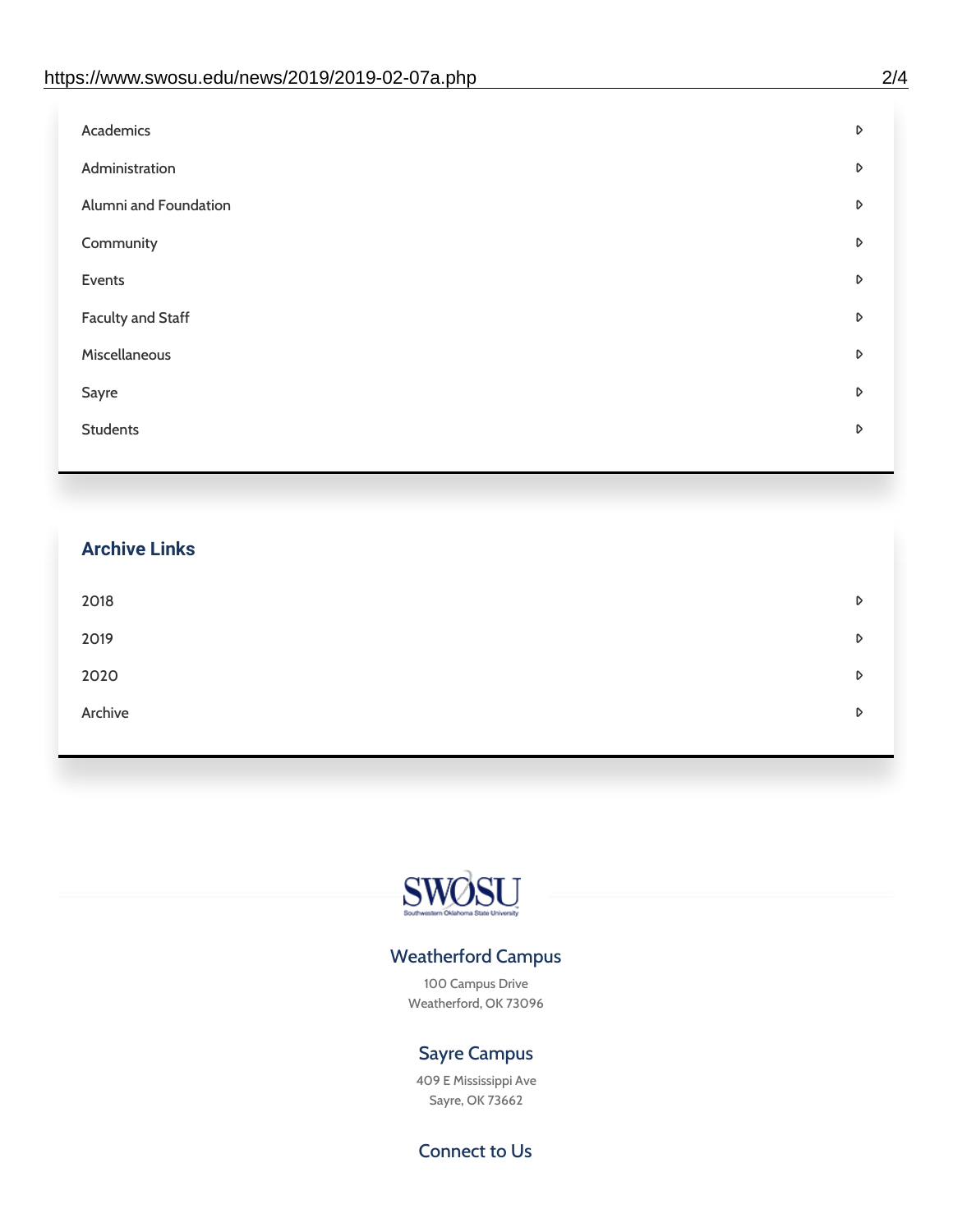千岁回调

Contact [Information](https://www.swosu.edu/about/contact.php) [University/Facility](https://www.swosu.edu/about/operating-hours.php) Hours [Campus](https://map.concept3d.com/?id=768#!ct/10964,10214,10213,10212,10205,10204,10203,10202,10136,10129,10128,0,31226,10130,10201,10641,0) Map

Give to [SWOSU](https://standingfirmly.com/donate)

Shop [SWOSU](https://shopswosu.merchorders.com/)



**[Directory](https://www.swosu.edu/directory/index.php)** 

[Calendar](https://eventpublisher.dudesolutions.com/swosu/)

[Apply](https://www.swosu.edu/admissions/apply-to-swosu.php)

[GoSWOSU](https://qlsso.quicklaunchsso.com/home/1267)

[Jobs@SWOSU](https://swosu.csod.com/ux/ats/careersite/1/home?c=swosu)



Current [Students](https://bulldog.swosu.edu/index.php)

[Faculty](https://bulldog.swosu.edu/faculty-staff/index.php) and Staff

**Enrollment Management** [580.774.3782](tel:5807743782)

> **PR/Marketing** [580.774.3063](tel:5807743063)

**Campus Police** [580.774.3111](tel:5807743111)